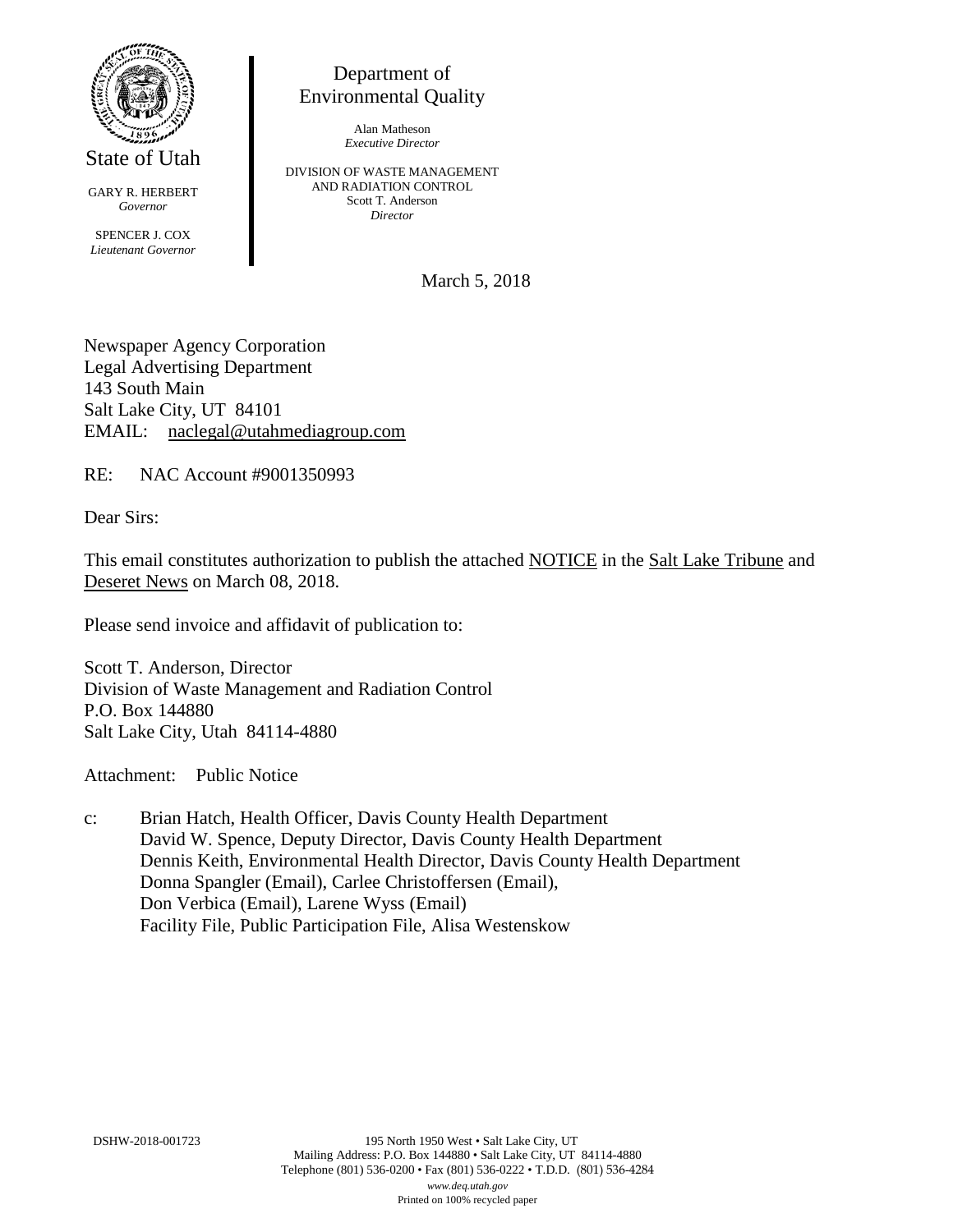

State of Utah

GARY R. HERBERT *Governor* SPENCER J. COX *Lieutenant Governor*

Department of Environmental Quality

> Alan Matheson *Executive Director*

DIVISION OF WASTE MANAGEMENT AND RADIATION CONTROL Scott T. Anderson *Director*

March 2, 2018

Davis County Clipper 1370 South 500 West P.O. Box 267 Bountiful, Utah 84101 [rjamieson@davisclipper.com](mailto:rjamieson@davisclipper.com)

Dear Sirs:

This email constitutes authorization to publish the attached NOTICE in the Davis County Clipper News on March 08, 2018.

Please send invoice and affidavit of publication to:

Scott T. Anderson, Director Division of Waste Management and Radiation Control P.O. Box 144880 Salt Lake City, Utah 84114-4880

Attachment: Public Notice

c: Brian Hatch, Health Officer, Davis County Health Department David W. Spence, Deputy Director, Davis County Health Department Dennis Keith, Environmental Health Director, Davis County Health Department Donna Spangler (Email), Carlee Christoffersen (Email), Don Verbica (Email), Larene Wyss (Email) Facility File, Public Participation File, Alisa Westenskow